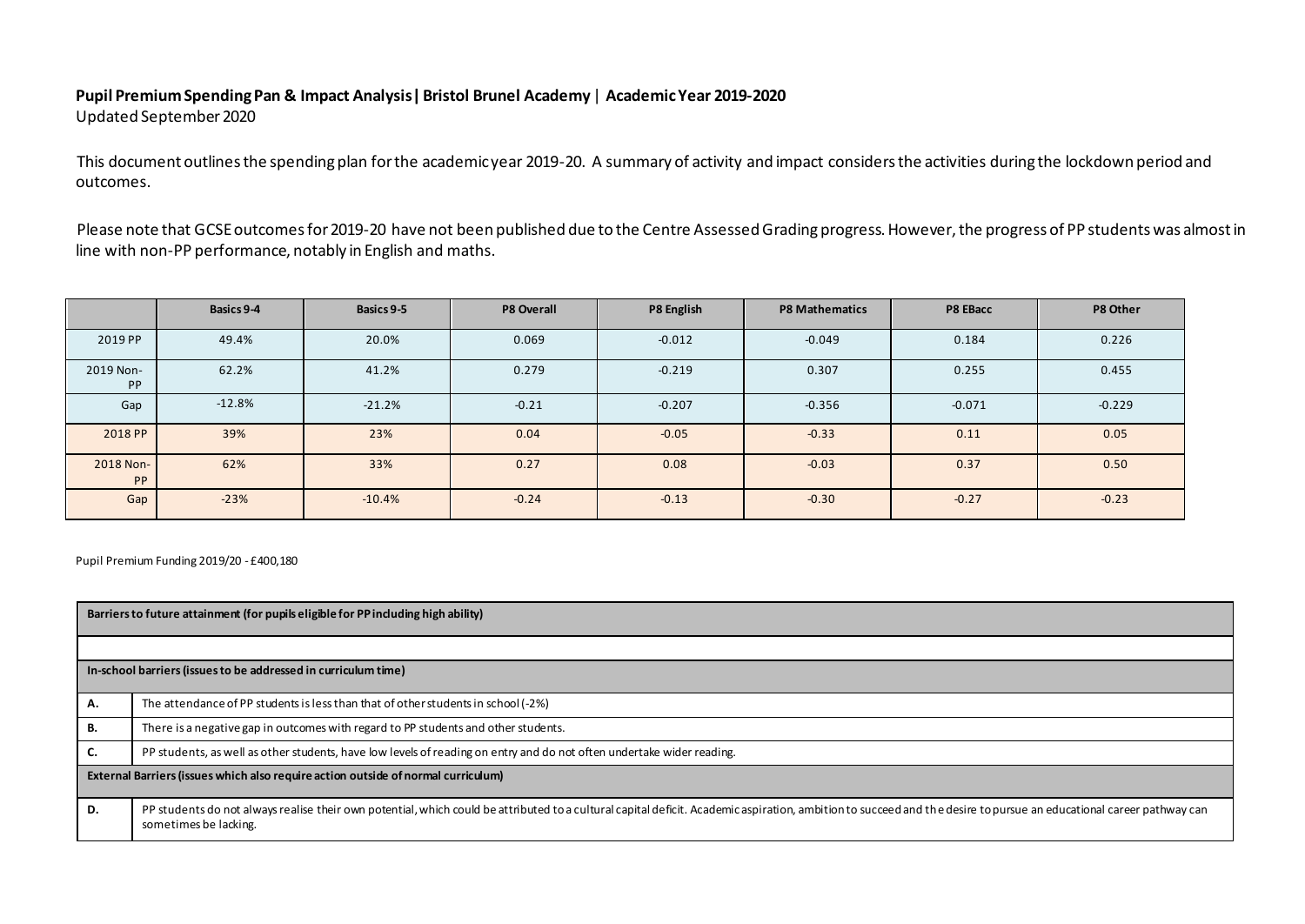| <b>Aspirations</b> |                                                                                       |                                                                                                        |                                                                                                                                                                                                                                                                                                                                                                              |                                                                                                                                                                                                  |                                                                                                                                                                                                                                                                                                                      |  |  |
|--------------------|---------------------------------------------------------------------------------------|--------------------------------------------------------------------------------------------------------|------------------------------------------------------------------------------------------------------------------------------------------------------------------------------------------------------------------------------------------------------------------------------------------------------------------------------------------------------------------------------|--------------------------------------------------------------------------------------------------------------------------------------------------------------------------------------------------|----------------------------------------------------------------------------------------------------------------------------------------------------------------------------------------------------------------------------------------------------------------------------------------------------------------------|--|--|
| Α.                 |                                                                                       | PP student's attendance will be at least 95% and persistent absence for PP students will be below 20%. |                                                                                                                                                                                                                                                                                                                                                                              |                                                                                                                                                                                                  |                                                                                                                                                                                                                                                                                                                      |  |  |
| В.                 | The progress and attainment gap between PP students and other students is eliminated. |                                                                                                        |                                                                                                                                                                                                                                                                                                                                                                              |                                                                                                                                                                                                  |                                                                                                                                                                                                                                                                                                                      |  |  |
| C.                 |                                                                                       |                                                                                                        | Reading becomes an established part of BBA's culture.                                                                                                                                                                                                                                                                                                                        |                                                                                                                                                                                                  |                                                                                                                                                                                                                                                                                                                      |  |  |
| D.                 |                                                                                       |                                                                                                        | All PP students are in education, employment or training when they leave year 11.                                                                                                                                                                                                                                                                                            |                                                                                                                                                                                                  |                                                                                                                                                                                                                                                                                                                      |  |  |
| No.                | <b>Area of Spend</b>                                                                  | Contribution<br>from Pupil<br>Premium                                                                  | Description of Intervention<br>* where identified by Sutton Trust/Hattie                                                                                                                                                                                                                                                                                                     | Intended Outcomes                                                                                                                                                                                | Intended Impact of the Intervention (KPI's)                                                                                                                                                                                                                                                                          |  |  |
| $\mathbf{1}$       | <b>English Lead</b><br>Practitioner                                                   | £3,000                                                                                                 | Additional leadership and teaching specialism secured<br>to increase the quality of teaching and learning in<br>English. This improves the quality of English teaching,<br>enabling greater progress of PP students regardless of<br>ability. Lead Practitioner on part TT.<br>Sutton Trust: Feedback +8 months Learning Styles +<br>2 months reduced class size $+3$ months | To secure greater levels of progress for students in<br>English, through the coaching and intervention of<br>English teaching. This will increase the progress of PP<br>students within English  | Progress in English KS3 to KS4 is good. All lessons judged<br>as Good or better. Both achievement and attainment of<br>PP students has increased/decreased Greater rates of<br>progress in English KS3 to KS4. Improved lesson grades<br>achieved.<br>Both achievement and attainment of PP<br>students to increase. |  |  |
| $\overline{2}$     | <b>Maths Lead</b><br><b>Practitioner</b>                                              | £3,000                                                                                                 | Additional leadership and teaching specialism secured to<br>increase the quality of teaching and learning in Maths.<br>This improves the quality of Maths teaching, enabling<br>greater progress of PP students regardless of ability.<br>Lead Practitioner on part TT. Sutton Trust: Feedback +8<br>months Learning Styles + 2months reduced class size +3<br>months        | To secure greater levels of progress for students in<br>Maths, through the coaching and intervention of<br>Maths teaching. This will increase the progress of PP<br>students within Maths        | Greater rates of progress in Maths KS3 to KS4.<br>Improved lesson grades achieved. Both achievement<br>and attainment of PP students to increase.                                                                                                                                                                    |  |  |
| 3                  | <b>Science</b><br>Lead<br>Practitioner                                                | £3,000                                                                                                 | Additional leadership and teaching specialism secured to<br>increase the quality of teaching and learning in Science.<br>This improves the quality of Science teaching, enabling<br>greater progress of PP students regardless of ability.<br>Lead Practitioner on part TT.<br>Sutton Trust: Feedback +8 months Learning Styles +<br>2 months reduced class size +3 months   | To secure greater levels of progress for students in<br>science, through the coaching and intervention of<br>science teaching. This will increase the progress of PP<br>students within science. | Greater rates of progress in Science KS3 to KS4.<br>Improved lesson grades achieved.<br>Both achievement and attainment of PP students to<br>increase.                                                                                                                                                               |  |  |
| 4                  | Support<br>Groups                                                                     | £4,000                                                                                                 | Outside provision (Hope's Place - both a girls' and boys'<br>self-esteem group) is brought into the Academy to work<br>with small groups to build social skills and self-esteem.<br>Sutton Trust: Social and emotional learning +4 months                                                                                                                                    | Specifically targeted at vulnerable students to<br>develop social skills and self-esteem.                                                                                                        | Attendance of the targeted students improves,<br>reduction in poor behaviour, greater involvement in<br>lessons. Highly successful behaviour for learning system<br>has facilitated a reduction in poor behaviour, greater<br>involvement in lessons.                                                                |  |  |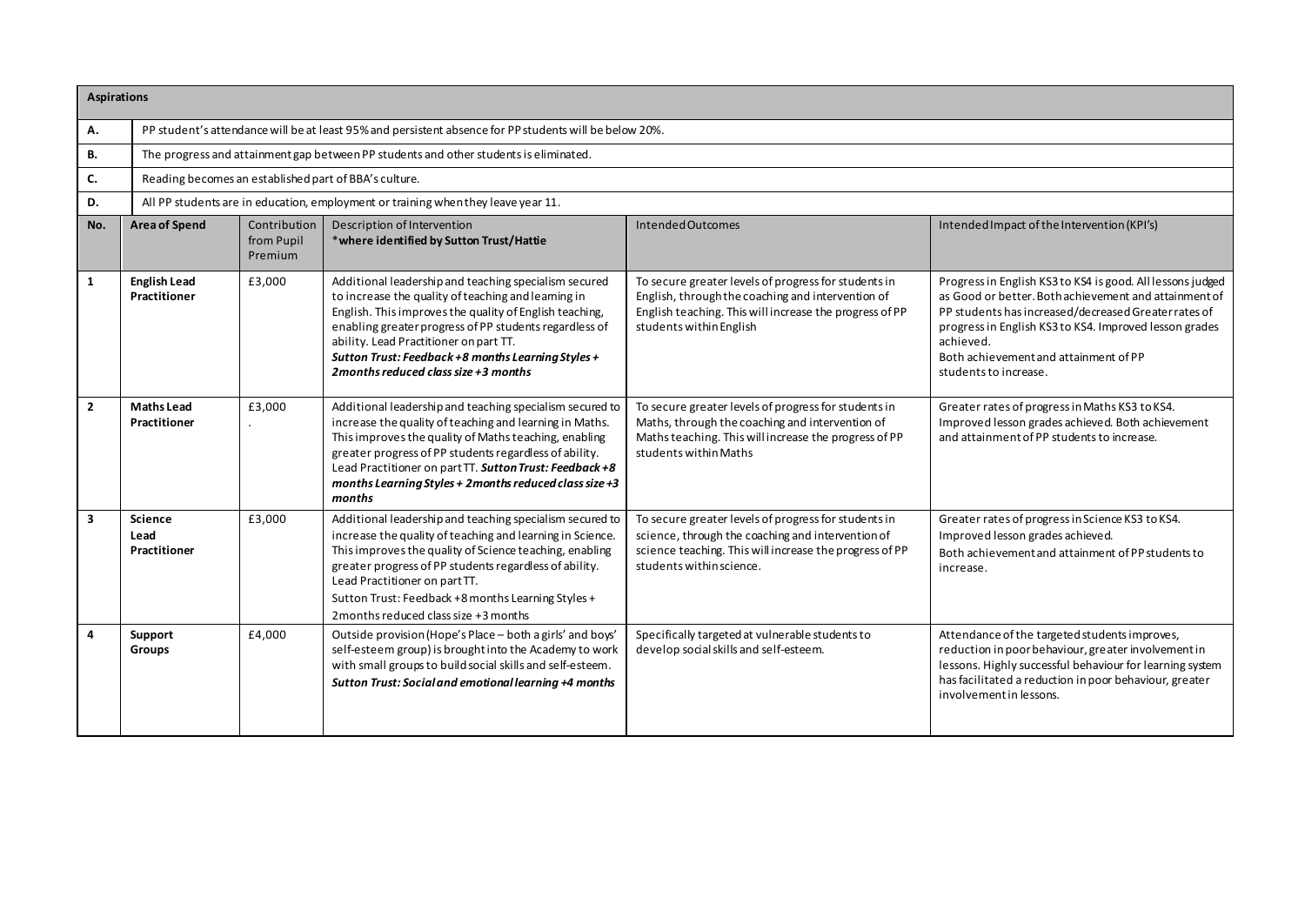| 5              | <b>Nurture Support</b><br><b>Groups</b>          | £26,000 | The Nurture Group is for Year 7 that supports some of<br>our less able students to transition into secondary<br>education; better supported through greater teacher<br>continuity, designated classroom and targeted numeracy<br>and literacy support. A good proportion of students are<br>PP students.<br>In KS3 & 4 study support groups (50% PP) are<br>timetabled targeted academic support and facilitate the<br>development of Life Skills through The Princes Achieve<br>Award.<br>Sutton Trust: Small group tuition +4 months | Students make good progress in Yr 7, close gaps and to<br>support students to transition into the Academy. PP<br>students to feel success and go on to achieve good levels<br>of progress.                                                   | Levels of progress achieved, closing the gap between<br>outcomes of Base Camp and non-Base Camp.<br>Greater student confidence & self-esteem.                                                                                                                                                                                                                      |
|----------------|--------------------------------------------------|---------|----------------------------------------------------------------------------------------------------------------------------------------------------------------------------------------------------------------------------------------------------------------------------------------------------------------------------------------------------------------------------------------------------------------------------------------------------------------------------------------------------------------------------------------|----------------------------------------------------------------------------------------------------------------------------------------------------------------------------------------------------------------------------------------------|--------------------------------------------------------------------------------------------------------------------------------------------------------------------------------------------------------------------------------------------------------------------------------------------------------------------------------------------------------------------|
| 6              | Non-Teaching<br><b>Pastoral Support</b><br>PYL's | £45,000 | The Academy spends c.£220,000 on Pastoral support.<br>This makes a wide and deep impact of students,<br>particularly our PP students. Year Teams focus not just<br>on removing barriers to learning, but on tracking and<br>enhancing the achievement of students. Deep<br>involvement with families and ensuring any<br>disadvantaged for PP students is reduced.<br>Sutton Trust: Social and emotional learning +4<br>months, Mentoring +1 month                                                                                     | Work tirelessly to ensure all students are supported to<br>attend and achieve. PP students are supported to make<br>greater levels of progress and that they do not have any<br>barriers to learning or attendance caused by<br>deprivation. | Absence levels for PP students are much improved.<br>Persistent Absence levels are reducing. Fixed Term<br>Exclusion levels are much reduced on previous academic<br>year.<br>Increase in levels of expected and good progress by Year<br>Team. Reduction in lesson "score 4s", reduction in call<br>outs by Year, recording progress of PP and comp<br>to non-PP. |
| $\overline{7}$ | <b>Teaching Pastoral</b><br>Support<br>AYL's     | £18,000 | The Academy spends c.£220,000 on Pastoral support.<br>This makes a wide and deep impact of students,<br>particularly our PP students. Year Teams focus not just<br>on removing barriers to learning, but on tracking and<br>enhancing the achievement of students. Deep<br>involvement with families and ensuring any<br>disadvantaged for PP students is reduced.<br>Sutton Trust: Social and emotional learning +4<br>months, Mentoring +1 month                                                                                     | Work tirelessly to ensure all students are supported to<br>attend and achieve. PP students are supported to make<br>greater levels of progress and that they do not have any<br>barriers to learning or attendance caused by<br>deprivation. | Increase in levels of expected and good progress by Year<br>Team. Reduction in lesson "score 4s", reduction in call<br>outs by Year, recording progress of PP and compto non-<br>PP.                                                                                                                                                                               |
| 8              | <b>Careers Advisor</b>                           | £10,000 | To support students to have and realize future<br>aspirations; providing targeted and specific support for<br>students to secure pathways and reduce numbers of<br>NEETs. PP students proportionately supported by this<br>provision to increase PP<br>progression. Sutton Trust: Mentoring +1 month                                                                                                                                                                                                                                   | Enable more PPs to realise the enabling power of<br>education and that what they do now directly impacts<br>on their future. Reduce the number of NEETs.                                                                                     | Number of NEETs over time. Expected and good progress<br>of PP students.<br>Greater Future Focus within the Academy.                                                                                                                                                                                                                                               |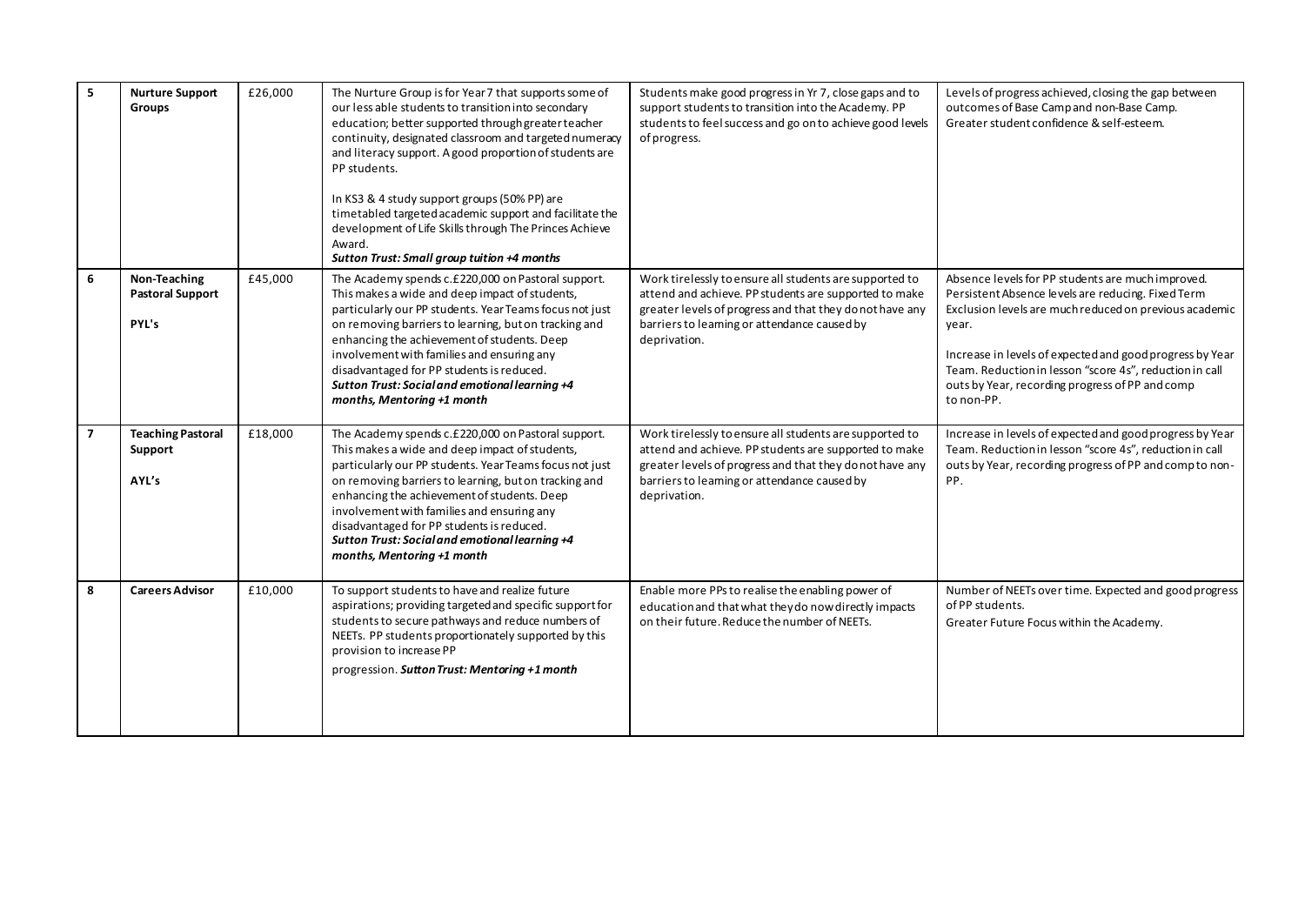| 9  | <b>Attendance Officer</b>              | £12,000 | Supporting students where barrier to achievement is<br>attendance. Working with families to raise aspiration<br>and engagement in education. Sutton<br>Trust: Mentoring +1 month                                                                                                                                                                                                                                                                                                                                                                                  | Enable more PPs to realize the importance of<br>attendance in aspirations and achievement.                                                                         | Attendance of PP will rise over time to be at least in line<br>with peers. Attendance of all students will be above 95%                                                                                                                                    |
|----|----------------------------------------|---------|-------------------------------------------------------------------------------------------------------------------------------------------------------------------------------------------------------------------------------------------------------------------------------------------------------------------------------------------------------------------------------------------------------------------------------------------------------------------------------------------------------------------------------------------------------------------|--------------------------------------------------------------------------------------------------------------------------------------------------------------------|------------------------------------------------------------------------------------------------------------------------------------------------------------------------------------------------------------------------------------------------------------|
| 10 | <b>Mathematics TA</b>                  | £6,000  | Jointly funded by PP and Y7 Catch Up Funding. Supporting<br>students in Mathematics who need additional tuition to<br>close the gap with their peers. Sutton Trust: Teaching<br>Assistants +1 month, Small group tuition +4 months and<br>one to one tuition $+5$<br>months                                                                                                                                                                                                                                                                                       | Enable PP students to close the gap in attainment<br>between them and their peers.                                                                                 | Progress of PP students will accelerate enabling gaps in<br>attainment to close.                                                                                                                                                                           |
| 11 | <b>SLT Extended Roles</b>              | £15,000 | To deliver more rigour in tracking and intervening on<br>students, including PP students, who are non-moving and<br>not achieving expected and good progress from Year 7 to<br>9. Ensuring a range of strategies are used in subjects and<br>with individuals to track, intervene and accelerate<br>progress. Coordinating intervention from Year and<br>Curriculum Leaders and seeking and sharing best practice<br>for shifting students.<br>Sutton Trust: Small group tuition +4 months, reduced<br>class size +3 months and one to one tuition<br>$+5$ months | More students make expected/good levels of<br>progress; Quality of tracking and intervention<br>improves. Greater student progression through KS3                  | Evidence of impact of Literacy strategy clear from<br>Reading metrics in most year groups<br>Numbers of students making expected and good levels of<br>progress. Attainment grows in Year 7,8 and 9. Reducing<br>the number of months behind students are. |
| 12 | Inclusion &<br>Safeguarding<br>Manager | £16,000 | Extended SLT role to support acute cases of behaviour<br>that requires alternative provision. This role also seeks to<br>improve behaviour management within classrooms.<br>Manages all negotiated transfers in and out of the<br>Academy. Ensures consistency of sanction and rebuild is<br>applied. Good proportion of PP students involved.<br>Sutton Trust: Behaviour Interventions +4 months                                                                                                                                                                 | To ensure that where students struggle to make<br>progress and show the right attitude within the<br>Academy, that appropriate, alternative provision is<br>found. | Alternative provisions, revolving door interventions and<br>negotiated transfers have all served to reduce fixed term<br>exclusion instances. In addition, no permanent<br>exclusions have happened in the academic year.                                  |
| 13 | 'The Hub' - Maths<br><b>Teacher</b>    | £21,000 | Smaller Class Sizes and increased intervention,<br>improved teacher continuity and a greater core<br>subject resource to support all "non-moving"<br>students and secure greater levels of expected<br>progress.<br>Sutton Trust: Small group tuition +4 months,<br>reduced class size +3 months                                                                                                                                                                                                                                                                  | Increased expected and good levels of progress<br>achieved. Improved continuity, class size and<br>intervention possible. Improved PP progress and<br>attainment.  | Quality and continuity of the timetable. Class sizes,<br>amount of flexibility to intervene. Amount of expected<br>and good progress achieved                                                                                                              |
| 14 | 'The Hub' - English<br><b>Teacher</b>  | £21,000 | Smaller Class Sizes and increased intervention,<br>improved teacher continuity and a greater core<br>subject resource to support all "non-moving"<br>students and secure greater levels of expected<br>progress.<br>Sutton Trust: Small group tuition +4 months,<br>reduced class size +3 months                                                                                                                                                                                                                                                                  | Increased expected and good levels of progress<br>achieved. Improved continuity, class size and<br>intervention possible. Improved PP progress and<br>attainment.  | Quality and continuity of the timetable. Class sizes,<br>amount of flexibility to intervene. Amount of expected<br>and good progress achieved.                                                                                                             |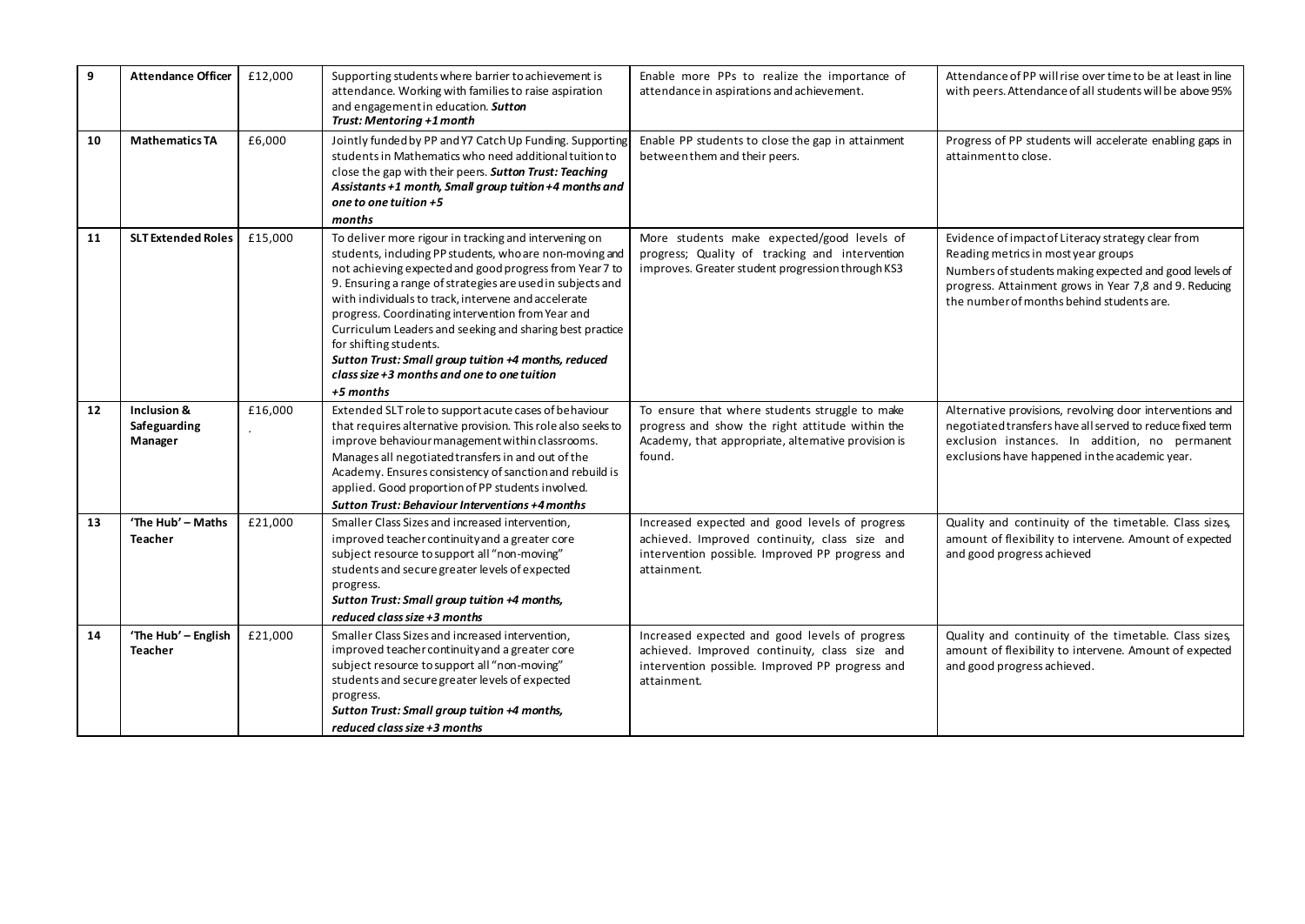| 15 | 'The Hub' -<br><b>Primary Teacher</b>    | £21,000 | Smaller Class Sizes and increased intervention,<br>improved teacher continuity and a greater core<br>subject resource to support all "non-moving"<br>students and secure greater levels of expected<br>progress.<br>Sutton Trust: Small group tuition +4 months,<br>reduced class size +3 months, Reading<br><b>Comprehension Strategies +5 months</b>                              | Increased expected and good levels of progress<br>achieved. Improved continuity, class size and<br>intervention possible. Improved PP progress and<br>attainment.                            | Quality and continuity of the timetable. Class sizes,<br>amount of flexibility to intervene. Amount of expected<br>and good progress achieved.         |
|----|------------------------------------------|---------|-------------------------------------------------------------------------------------------------------------------------------------------------------------------------------------------------------------------------------------------------------------------------------------------------------------------------------------------------------------------------------------|----------------------------------------------------------------------------------------------------------------------------------------------------------------------------------------------|--------------------------------------------------------------------------------------------------------------------------------------------------------|
| 16 | <b>Student Counsellor</b>                | £18,000 | Full Time Counsellor employed to work with vulnerable<br>individuals, a higher than proportion of which are PP<br>students. More than 60% of students currently<br>accessing this service are PP.<br><b>Sutton Trust: Social &amp; emotional learning +4months</b>                                                                                                                  | A number of vulnerable students, including PP are<br>supported to overcome social, emotional and mental<br>health difficulties.                                                              | Anonymous case studies of success with a number of<br>students.                                                                                        |
| 17 | <b>Summer School</b>                     | £6,000  | Year 6 students attend Summer School to support<br>transition and secure early progress-literacy and<br>numeracy.<br>Sutton Trust: Summer Schools +2 months                                                                                                                                                                                                                         | Students achieve early progress and enjoy smooth<br>transition to BBA.                                                                                                                       | Attendance in the summer and individual successes                                                                                                      |
| 18 | <b>Alternative Provision</b>             | £20,000 | Across the Academic Year a few students who are our<br>most challenging require alternative provision. We have a<br>wide range of outside agencies and provision that we use.<br>A proportion of which are used by PP students to enable<br>them to have more appropriate provision for their needs.<br>Sutton Trust: Behaviour Interventions +4 months                             | Those students who require alternative provision are<br>supported into placements in a timely fashion and that<br>these lead to sustained improvement.                                       | Number of successful alternative placements successfully<br>completed. Improvements in achievement and<br>attitude/individual                          |
| 19 | <b>Engage Studio</b><br>Provision        | £45,000 | The Studio (Engage) provides an Alternative provision for<br>students who find Main Stream more difficult. This<br>provides more appropriate support for a few, some of<br>which are PP students.<br>Sutton Trust: Behaviour Interventions +4 months                                                                                                                                | To enable a few students to access a revolving door<br>provision that provides small group support, of site, to<br>support students to remain in<br>mainstream.                              | Number of students who are successfully support<br>through the Studio to return to the Academy and achieve<br>good qualifications.                     |
| 20 | <b>Personal Learning</b><br>Centre - PLC | £52,000 | Personalised Learning Centre (PLC) provides behaviour<br>support and intervention for some of our most<br>vulnerable/difficult students. These belong to the PLC<br>family and enjoy wrap around support to remove barriers<br>and allow students to more successfully access their<br>learning. High proportion of PP students.<br>Sutton Trust: Behaviour Interventions +4 months | To support some our most vulnerable and challenging<br>students to be successful within the Academy. Wrap<br>around support and ability to conduct<br>productive/learning focused sanctions. | Number of students supported. Number of successful<br>PLC students within mainstream and rates of progress<br>and demonstration of improved attitudes. |
| 21 | <b>Breakfast Club</b>                    | £27,000 | Breakfast provided to all students free of charge to<br>ensure access to food at the start of the Academy Day.<br>Students, particularly PP, are encouraged to attend -<br>increased subsidy this year. Year Teams to direct<br>students toward the provision. *Not<br>evidenced by Sutton or Hattie                                                                                | Ensure the availability of breakfast for PP students so<br>that they are ready to learn and eating healthy food at<br>the start of each Academy Day.                                         | Number of breakfasts served to increase over time -<br>securing as many PP students as possible.                                                       |
| 22 | <b>Uniform</b>                           | £1,600  | Students in need, who have financial difficulties are given<br>uniform where appropriate. A number of PP students<br>benefit from this opportunity that increases inclusion and<br>removes a barrier to learning. Sutton<br><b>Trust: Uniform 0 months</b>                                                                                                                          | PP students who do not have full uniform are given<br>item free of charge.                                                                                                                   | Number of students receiving free uniform.                                                                                                             |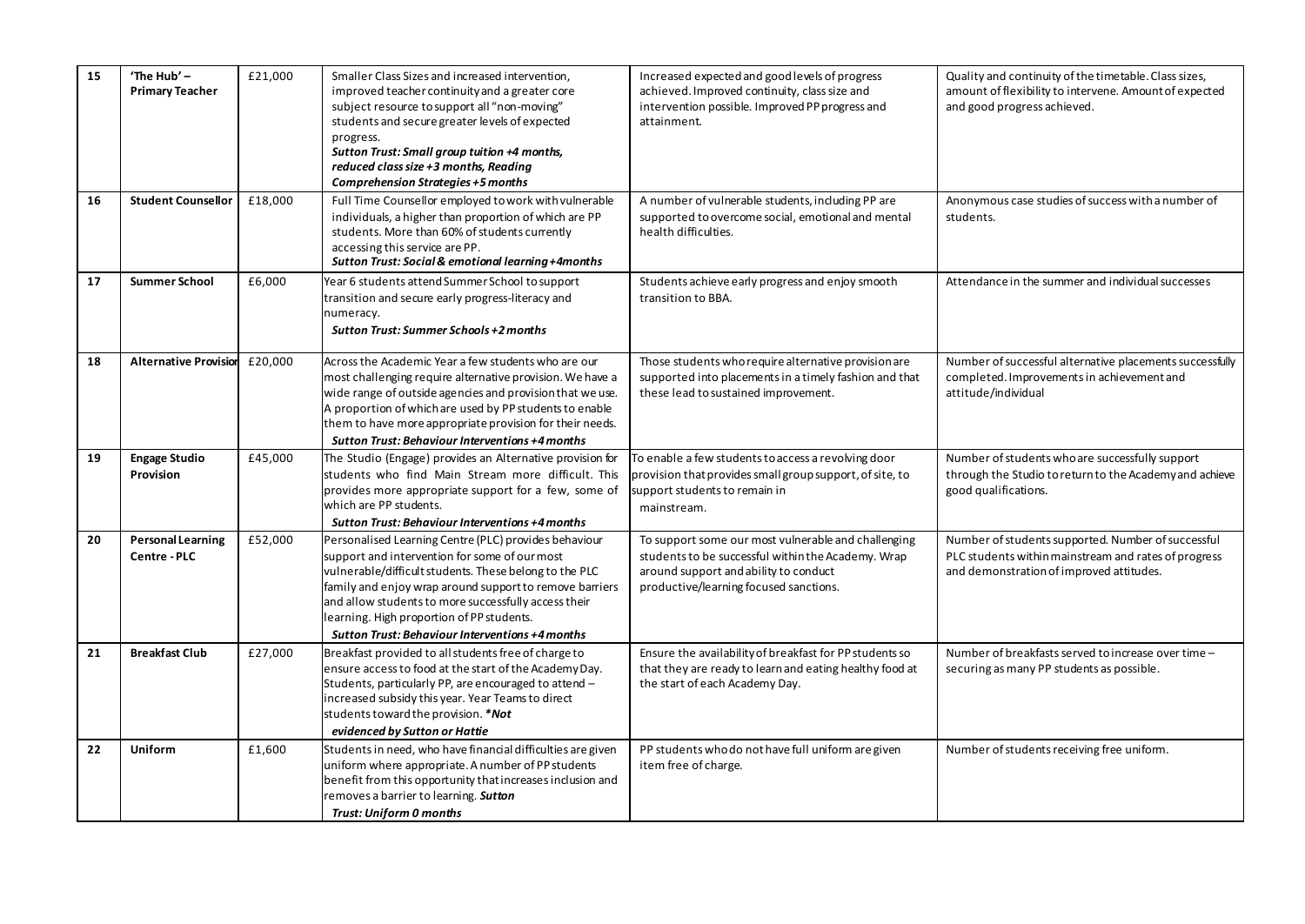| 23 | <b>Homework</b><br><b>Planners</b>              | £150     | A number of homework planners are funded so that<br>where these are required, any financial requirement is<br>removed for our PP students. <b>Sutton Trust:</b><br>Homework +5 months,                                                                                                          | PP students who do not have planners are re-issued without Number of students receiving free planner. Amount of HW<br>charge.                                                                                                                                                                                                             | completed.                                                                                                                                                                                                                                                                                                                                                                                                           |
|----|-------------------------------------------------|----------|-------------------------------------------------------------------------------------------------------------------------------------------------------------------------------------------------------------------------------------------------------------------------------------------------|-------------------------------------------------------------------------------------------------------------------------------------------------------------------------------------------------------------------------------------------------------------------------------------------------------------------------------------------|----------------------------------------------------------------------------------------------------------------------------------------------------------------------------------------------------------------------------------------------------------------------------------------------------------------------------------------------------------------------------------------------------------------------|
| 24 | Exam Revision classes £7,000<br>and preparation |          | Revision classes run during Half Term and the Easter<br>break to ensure all students prepare for external<br>examinations. Including @Bristol days. Number of<br>whom will be PP students. Cost of opening Academy<br>and staffing.<br>*Not evidenced by Sutton or Hattie                       | PP students with others supported to attend the Academy in Number of students attending and performance<br>holidays to revise and perform better in exams.                                                                                                                                                                                | within exams.                                                                                                                                                                                                                                                                                                                                                                                                        |
| 25 | <b>Hardship Fund</b>                            | £3,000   | This fund is used to provide additional resources,<br>uniform, school trips, extra-curricular etc for<br>students who are Pupil Premium. *Not evidenced<br>by Sutton or Hattie                                                                                                                  | Ensure that no students, regardless of economic<br>background, are left unable to access provision or extra-<br>curricular.                                                                                                                                                                                                               | Ensure that no students, regardless of economic<br>background, are left unable to access provision or<br>extra-curricular.                                                                                                                                                                                                                                                                                           |
| 26 | <b>PP Rewards Fund</b>                          | £5,000   | A specific fund of money to reward exceptional<br>participation or encourage raising aspirations for pupil<br>premium students.                                                                                                                                                                 | Ensure that specific funding is available to reward<br>students for exceptional performance or<br>commitment to learning.                                                                                                                                                                                                                 | Rewards following literacy strategy initiatives has included<br>Kindles and books along with some sport and exercise<br>related prizes.                                                                                                                                                                                                                                                                              |
| 27 | <b>Leader of Learning</b><br>Support            | £8,000   | Aspects of this role include mentoring and support of<br>Children in Care (Looked After Children).<br>Sutton Trust: Social and emotional learning +4<br>months, Mentoring +1 month                                                                                                              | Support and provide mentoring for all Children in Care<br>(Looked After Children) to ensure their full needs are met<br>within the Academy.                                                                                                                                                                                               | Outcomes for CiC improve. In addition, all CiChave<br>confirmed progression pathway. Highly effective CiC<br>representative also has taken up post as Academy<br>Councilor. Responsible for several systems changes, and<br>is key member of team for some of<br>our most vulnerable students.                                                                                                                       |
| 28 | <b>Enrichment</b><br><b>Provision</b>           | £18,000  | Additional leadership and teaching specialism secured<br>to increase the quality of extra-curricular provision.<br>Extra-curricular activities are to be developed through<br>clubs, trips and workshops. Sutton Trust: Outdoor<br><b>Education +4 months, Sports</b><br>participation +1 month | To introduce a range of outdoor and adventurous<br>activities that will develop students' self-confidence,<br>perseverance and resilience which will be transferable to<br>an academic<br>context.                                                                                                                                        | Increased aspiration of disadvantaged student. Number<br>of PP student engaging in extra-curricular provision<br>increases and is aligned with that of other students.                                                                                                                                                                                                                                               |
| 29 | <b>Pastoral Support</b><br><b>Assistants</b>    | 27000    | Pastoral capacity added to Years 7, 8 and 9 Sutton<br>Trust: Social and emotional learning +4 months,<br>Mentoring +1 month                                                                                                                                                                     | Work tirelessly to ensure all students are supported to<br>attend and achieve. PP students are supported to make<br>greater levels of progress and that they do not have any<br>barriers to learning or attendance caused by deprivation.<br>Support and provide mentoring for students in the largest<br>year groups the academy has had | Absence levels for PP students are much improved.<br>Persistent Absence levels are reducing. Fixed Term<br>Exclusion levels are much reduced on previous academic<br>year.<br>Increase in levels of expected and good progress by Year<br>Team. Reduction in lesson "score 4s", reduction in call<br>outs by Year, recording progress of PP and comp to non-<br>PP.<br>Tim Sanday already in post and very effective |
|    | <b>TOTAL</b>                                    | £419,750 | NB: Overspend of -£19,570                                                                                                                                                                                                                                                                       |                                                                                                                                                                                                                                                                                                                                           |                                                                                                                                                                                                                                                                                                                                                                                                                      |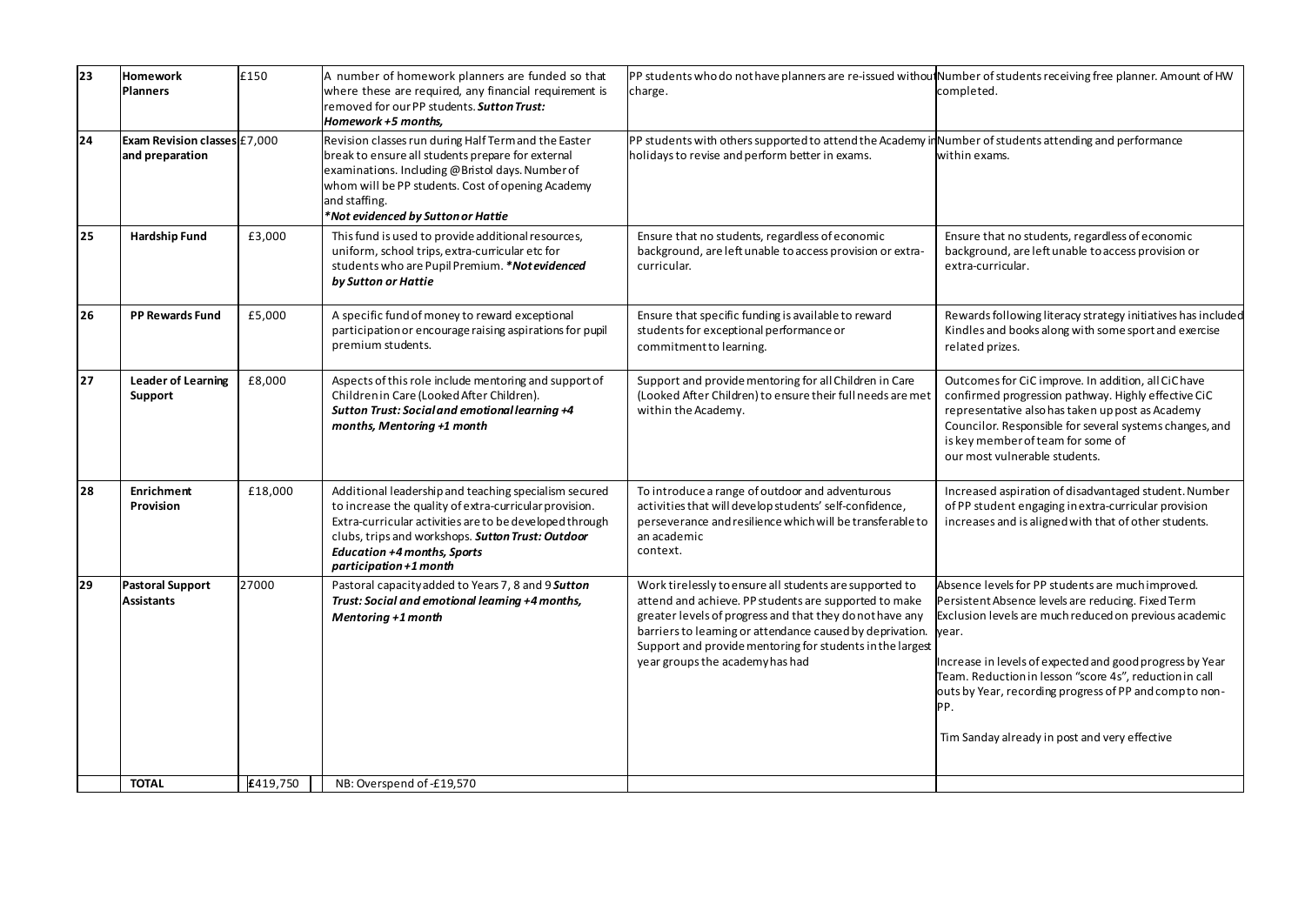## **Spending impact (taking account of Covid-19 lockdown)**

#### **Academic**

- o The progress gap for PP students following CAG and SISRA adjusted results in Summer 2020 showed a minimal gap between PP and non-PP progress overall and particularly in English and maths.
- $\circ$  AYLs coordinate the academic success of students, and made a key input to outcomes in 2020.
- $\circ$  55% of the 29 students taking part In Prince's Trust programme were Pupil Premium.
- $\circ$  184 students without IT access received paper workpacks during lockdown. 58% of these students were PP.
- $\circ$  38 students regularly attended priority provision over lockdown. 50% of students were PP.

#### **Pastoral**

- $\circ$  PYLs maintain a key role in the school, and are responsible for attendance, safeguarding and behaviour. This support was particularly important during the lockdown where phone calls were made weekly, or daily in some cases, to those in need.
- o Support for most vulnerable students and disadvantaged students has been exceptionally well-supported by PSAs, and their spread to other year groups has ensured that students are well-supported throughout KS3.
- o Extra capacity in SLT has been essential in meeting the demands of increasing PAN, and working with more disadvantaged students.
- o No PEXsin 2019-20 (or in recent memory) have happened, and APs, interventions, safeguarding, and NTs continue to be held up as best practice. Revolving door provision allows many students to return to school successfully.
- o Student and parent voice was very positive about remote provision during lockdown.
- $\circ$  Hardship fund has supported a number of our most vulnerable students to access the most basic aspects of school when they otherwise would have been unable to.
- $\circ$  External agencies have recognised the support for Children in Care as being best practice, and exemplary support.
- o Nurture group continues to support a key group of vulnerable students with well-tracked and monitored behaviour, and excellent parental engagement.
- o All students eligible for FSM received foodboxes over the Easter holiday.
- o Length of waiting list demonstrates the need an impact of this provision.
- o 309 students were identified as vulnerable over lockdown, 49 were RAG rated Red, as our most vulnerable. These students typically had at least 2-3 phone calls a week. 69.4% of these students were PP.
- o An enhance transition programme was run for Y7s joining the Academy and for new students arriving into older year groups. 54% of these students were PP.

### **Futures**

- o 100% of Year 11 PP students received support through 1:1 guidance meetings and interventions. All students received at least 1 meeting and we ekly information in assembly about post 16 events. There was also a meet the provider opportunity at the Year 11 parents evening on 12th December 2019. We had representatives from 14 providers including independent training providers.
- $\circ$  100% of Year 11 PP students were contacted via email on several occasions throughout the year to ensure that they knew where to get the support including a text message to parents and update through the house assemblies.
- o Of the 92 PP students in Year 11:
	- *- 56.5% had email support from the Careers Officer over lockdown.*
	- *- 14.1% had more than one intervention/support over the telephone and via email during lockdown.*